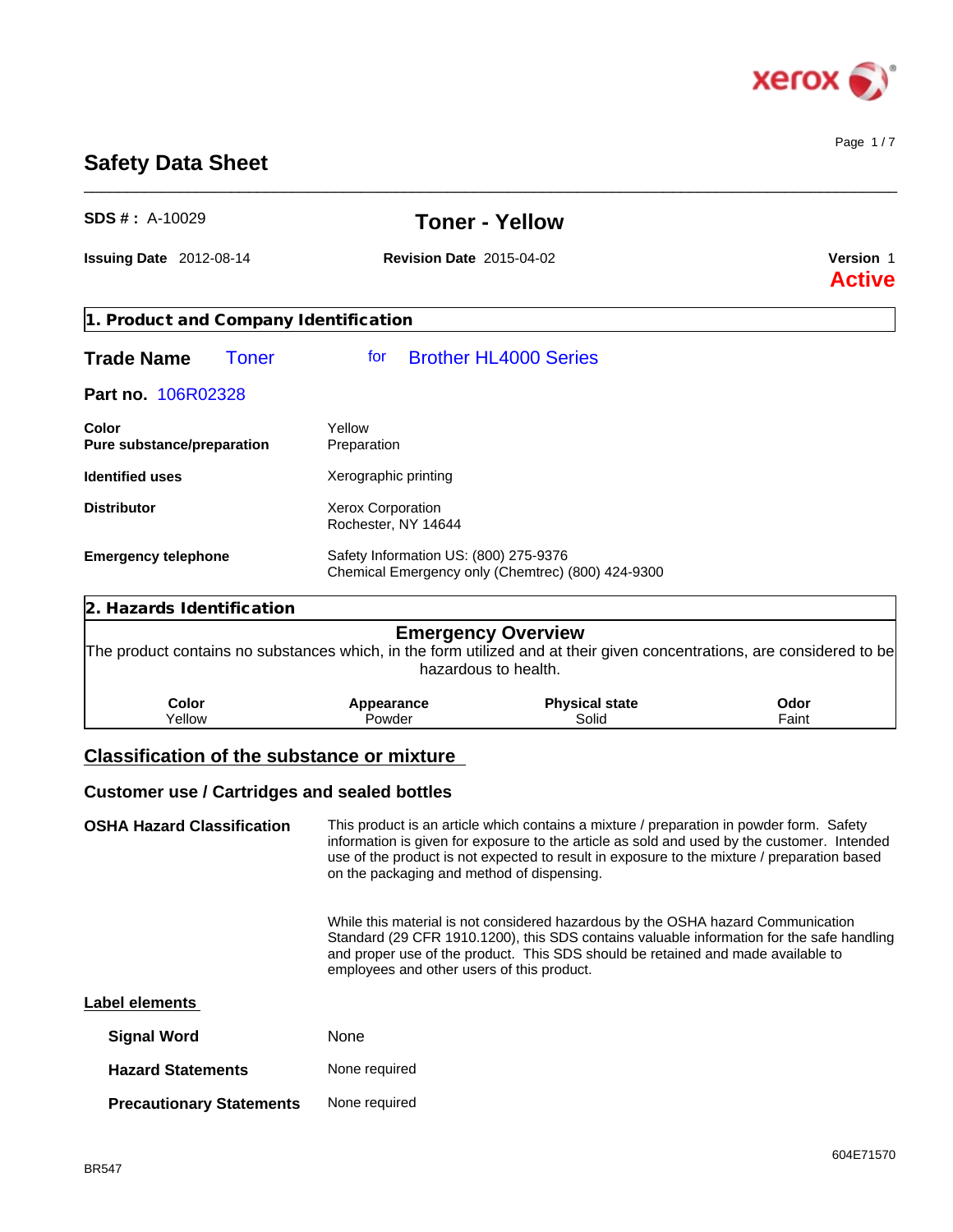

\_\_\_\_\_\_\_\_\_\_\_\_\_\_\_\_\_\_\_\_\_\_\_\_\_\_\_\_\_\_\_\_\_\_\_\_\_\_\_\_\_\_\_\_\_\_\_\_\_\_\_\_\_\_\_\_\_\_\_\_\_\_\_\_\_\_\_\_\_\_\_\_\_\_\_\_\_\_\_\_\_\_\_\_\_\_\_\_\_\_\_\_\_\_ **SDS # :** A-10029 **Toner - Yellow** Page 2 / 7

## **Potential Health Effects**

| <b>Principle Routes of Exposure</b> | Inhalation                                                                                                                                                                   |
|-------------------------------------|------------------------------------------------------------------------------------------------------------------------------------------------------------------------------|
| <b>Acute toxicity</b>               |                                                                                                                                                                              |
| Eyes                                | No known effect                                                                                                                                                              |
| <b>Skin</b>                         | No known effect                                                                                                                                                              |
| <b>Inhalation</b>                   | No known effect                                                                                                                                                              |
| Ingestion                           | No known effect                                                                                                                                                              |
| <b>Chronic effects</b>              |                                                                                                                                                                              |
| <b>Main symptoms</b>                | Overexposure may cause:                                                                                                                                                      |
|                                     | mild respiratory irritation similar to nuisance dust.                                                                                                                        |
| Aggravated medical conditions       | None under normal use conditions                                                                                                                                             |
| <b>Environmental hazard</b>         | The environmental impact of this product has not been fully investigated. However, this<br>preparation is not expected to present significant adverse environmental effects. |

## 3. Composition/Information on Ingredients

| <b>Chemical Name</b>       | <b>CAS-No</b>      | Weight % |
|----------------------------|--------------------|----------|
| Styrene acrylate copolymer | <b>PROPRIETARY</b> | >77      |
| Polvester                  | <b>PROPRIETARY</b> | <9.0     |
| Organic pigment            | <b>PROPRIETARY</b> | <9.0     |
| Amorphous silica           | <b>PROPRIETARY</b> | <3.0     |
| <b>Polvolefin</b>          | 9010-79-1          | <2.0     |

## 4. First Aid Measures

|                                   | General advice      | For external use only. When symptoms persist or in all cases of doubt seek medical advice.<br>Show this material safety data sheet to the doctor in attendance. |
|-----------------------------------|---------------------|-----------------------------------------------------------------------------------------------------------------------------------------------------------------|
|                                   | Eye contact         | Immediately flush with plenty of water. After initial flushing, remove any contact lenses and<br>continue flushing for at least 15 minutes                      |
|                                   | <b>Skin contact</b> | Wash skin with soap and water                                                                                                                                   |
|                                   | <b>Inhalation</b>   | Move to fresh air                                                                                                                                               |
|                                   | <b>Ingestion</b>    | Rinse mouth with water and afterwards drink plenty of water or milk                                                                                             |
| Notes to physician                |                     | Treat symptomatically                                                                                                                                           |
| <b>Protection of first-aiders</b> |                     | No special protective equipment required                                                                                                                        |
|                                   |                     |                                                                                                                                                                 |

## 5. Fire-Fighting Measures

| <b>Flammable properties</b>                | Not flammable. Will not readily ignite                            |
|--------------------------------------------|-------------------------------------------------------------------|
| <b>Flash point</b>                         | Not applicable                                                    |
| Suitable extinguishing media               | Use water spray or fog; do not use straight streams, Foam         |
| Unsuitable extinguishing media             | Do not use a solid water stream as it may scatter and spread fire |
| Specific hazards arising from the chemical |                                                                   |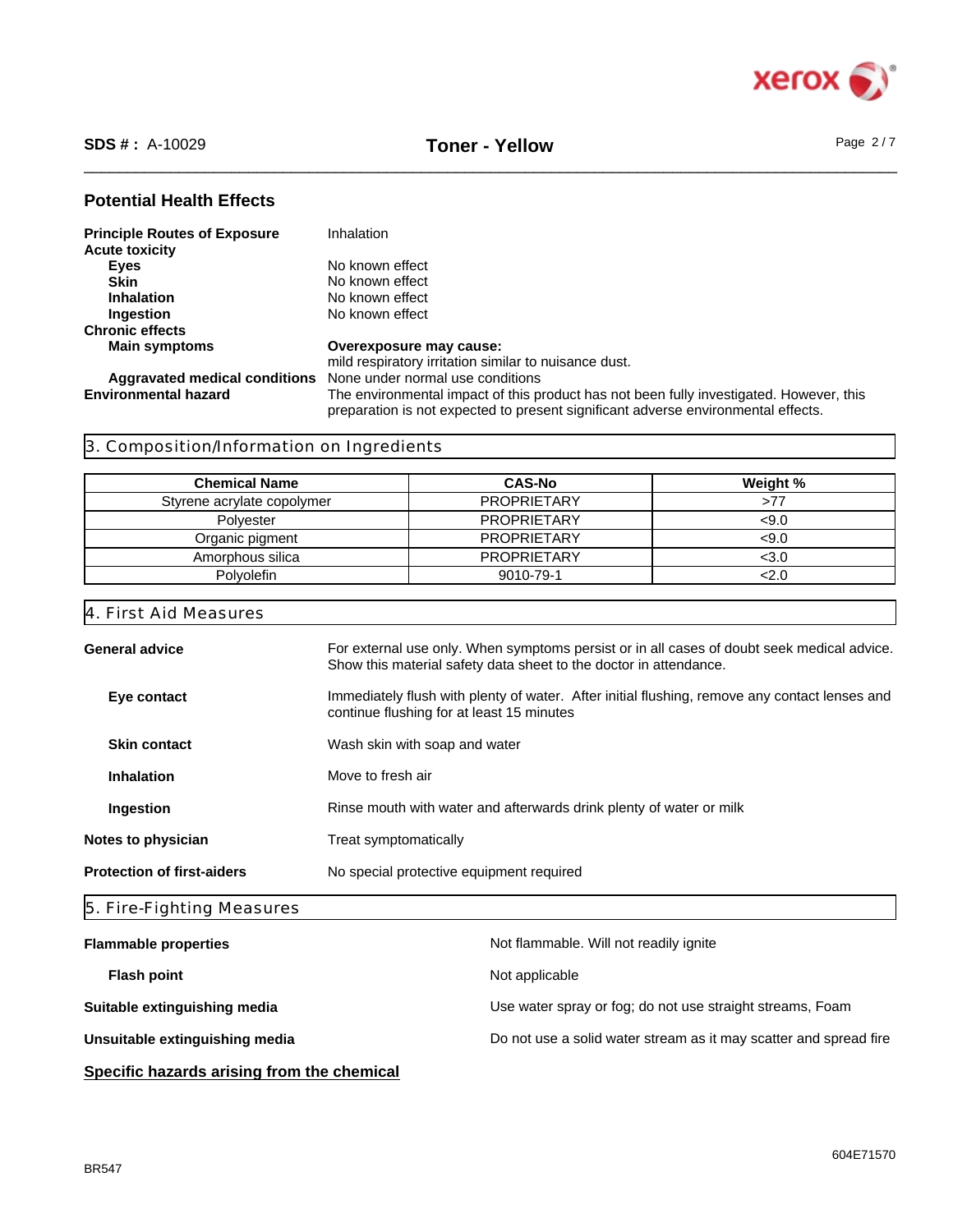

\_\_\_\_\_\_\_\_\_\_\_\_\_\_\_\_\_\_\_\_\_\_\_\_\_\_\_\_\_\_\_\_\_\_\_\_\_\_\_\_\_\_\_\_\_\_\_\_\_\_\_\_\_\_\_\_\_\_\_\_\_\_\_\_\_\_\_\_\_\_\_\_\_\_\_\_\_\_\_\_\_\_\_\_\_\_\_\_\_\_\_\_\_\_ **SDS # :** A-10029 **Toner - Yellow** Page 3 / 7

| <b>Hazardous combustion products</b>    | Hazardous decomposition products due to incomplete<br>combustion     |
|-----------------------------------------|----------------------------------------------------------------------|
|                                         | Carbon oxides                                                        |
|                                         |                                                                      |
|                                         | Nitrogen oxides (NOx)                                                |
| <b>Explosion Data</b>                   |                                                                      |
| <b>Sensitivity to Mechanical Impact</b> | Not impact sensitive                                                 |
| <b>Sensitivity to Static Discharge</b>  | Fine dust dispersed in air, in sufficient concentrations, and in the |
|                                         | presence of an ignition source is a potential dust explosion         |
|                                         | hazard                                                               |
|                                         |                                                                      |

## **Protective Equipment and Precautions for Firefighters**

In the event of fire and/or explosion do not breathe fumes. Wear fire/flame resistant/retardant clothing. Use self-contained pressure-demand breathing apparatus if needed to prevent exposure to smoke or airborne toxins.

| 6. Accidental Release Measures                                                                                                                                                                           |                                                                                                                                          |  |
|----------------------------------------------------------------------------------------------------------------------------------------------------------------------------------------------------------|------------------------------------------------------------------------------------------------------------------------------------------|--|
| Avoid breathing dust<br><b>Personal Precautions</b>                                                                                                                                                      |                                                                                                                                          |  |
| <b>Environmental Precautions</b>                                                                                                                                                                         | No special environmental precautions required                                                                                            |  |
| <b>Methods for containment</b>                                                                                                                                                                           | Prevent dust cloud                                                                                                                       |  |
| Prevent dust cloud. Sweep up or vacuum up spillage and collect in suitable container for<br>Methods for cleaning up<br>disposal. Use non-sparking tools and equipment.                                   |                                                                                                                                          |  |
| <b>Other Information</b><br>The environmental impact of this product has not been fully investigated. However, this<br>preparation is not expected to present significant adverse environmental effects. |                                                                                                                                          |  |
| 7. Handling and Storage                                                                                                                                                                                  |                                                                                                                                          |  |
| Advice on safe handling                                                                                                                                                                                  | Handle in accordance with good industrial hygiene and safety practice<br>Avoid dust accumulation in enclosed space<br>Prevent dust cloud |  |
| <b>Technical measures/Storage</b><br>conditions                                                                                                                                                          | Keep container tightly closed in a dry and well-ventilated place<br>Store at room temperature                                            |  |
| <b>Hygiene measures</b>                                                                                                                                                                                  | None under normal use condtions                                                                                                          |  |
| 8. Exposure Controls/Personal Protection                                                                                                                                                                 |                                                                                                                                          |  |

## **Exposure guidelines Product information**

| <b>ACGIH TLV TWA</b>        | 10 mg/m <sup>3</sup> (inhalable particles) |
|-----------------------------|--------------------------------------------|
| <b>ACGIH TLV TWA</b>        | 3 mg/m <sup>3</sup> (respirable dust)      |
| <b>OSHA PEL TWA</b>         | 15 mg/m <sup>3</sup> (total dust)          |
| <b>OSHA PEL TWA</b>         | 5 mg/m <sup>3</sup> (respirable dust)      |
| <b>Xerox Exposure Limit</b> | 2.5 mg/m <sup>3</sup> (total dust)         |
| <b>Xerox Exposure Limit</b> | $0.4 \text{ mg/m}^3$ (respirable dust)     |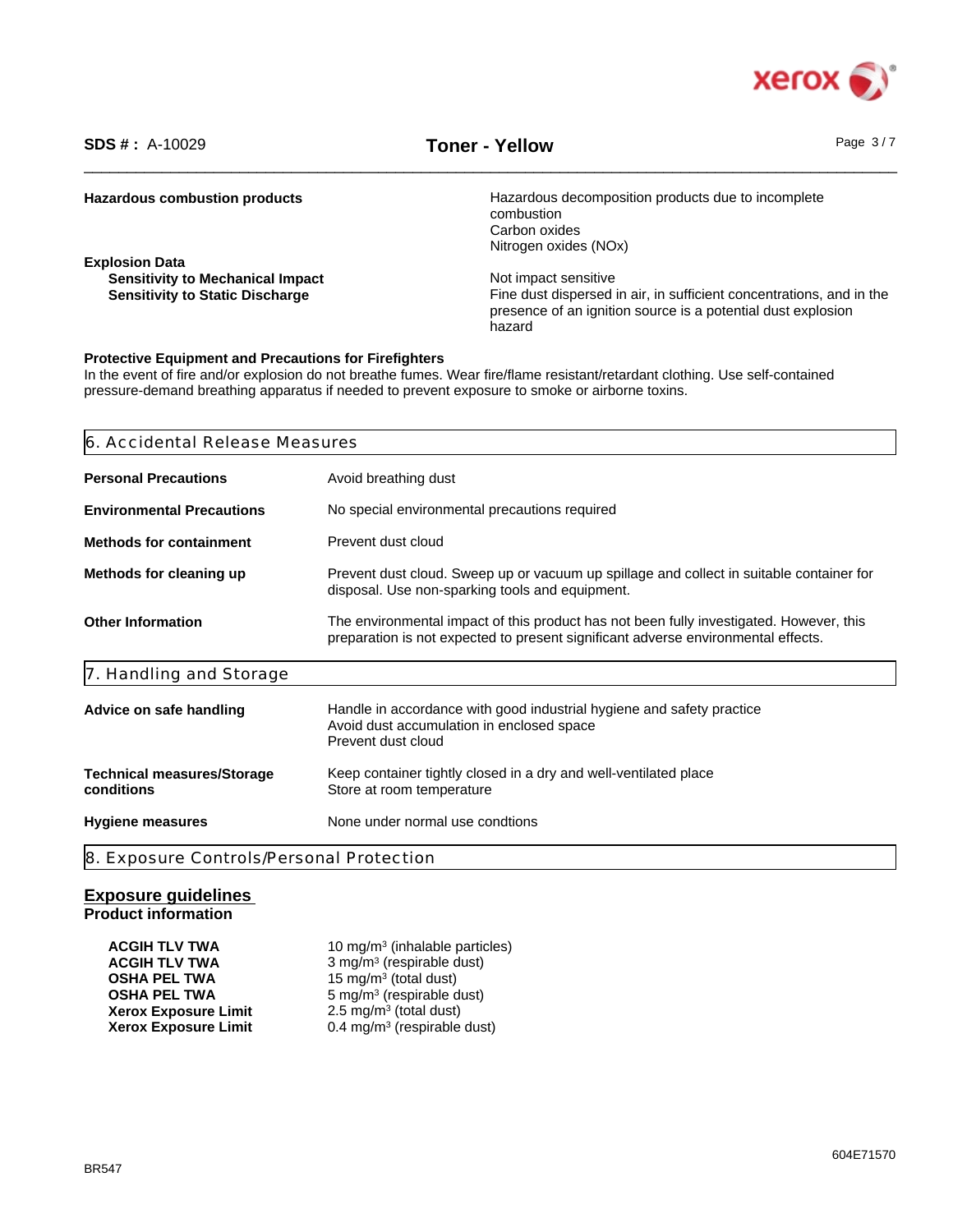

#### **Other Information**

The results obtained from a Xerox sponsored Chronic Toner Inhalation Study demonstrated no lung changes in rats for the lowest (1 mg/m<sup>3</sup> ) exposure level (the level most relevant to potential human exposure). A very slight degree of fibrosis was noted in 25% of animals at the middle (4mg/m<sup>3</sup>) exposure level, while a slight degree of fibrosis was noted in all the animals at the highest (16 mg/m<sup>3</sup> ) exposure level. These findings are attributed to "lung overloading", a generic response to excessive amounts of any dust retained in the lungs for a prolonged period. This study was conducted using a special test toner to comply with an EPA testing protocol.

## **Occupational Exposure Controls**

**Engineering measures** None under normal use conditions

## **Personal Protective Equipment**

#### **Customer use / Cartridges and sealed bottles**

| <b>Respiratory protection</b> | No special protective equipment required |
|-------------------------------|------------------------------------------|
| <b>Eye/Face protection</b>    | No special protective equipment required |
| Skin and body protection      | No special protective equipment required |
| <b>Hand protection</b>        | No special protective equipment required |

## 9. Physical and Chemical Properties

| Powder<br>Appearance<br>Odor threshold<br>рH<br><b>Flash point</b>                                                                                                                                                                                                               | Not applicable<br>Not applicable<br>Not applicable                                                                                                                                                                   | Odor<br><b>Physical state</b><br>Color<br><b>Boiling</b><br>point/range | Faint<br>Solid<br>Yellow<br>Not applicable                                                   |
|----------------------------------------------------------------------------------------------------------------------------------------------------------------------------------------------------------------------------------------------------------------------------------|----------------------------------------------------------------------------------------------------------------------------------------------------------------------------------------------------------------------|-------------------------------------------------------------------------|----------------------------------------------------------------------------------------------|
| <b>Softening point</b>                                                                                                                                                                                                                                                           | 49 - 60 °C / 120 - 140 °F                                                                                                                                                                                            | Autoignition<br>temperature                                             | Not applicable                                                                               |
| <b>Flammability Limits in Air</b>                                                                                                                                                                                                                                                | Not applicable                                                                                                                                                                                                       |                                                                         |                                                                                              |
| <b>Explosive properties</b><br>Vapor pressure<br>Vapor density<br><b>Water solubility</b><br><b>Viscosity</b><br><b>Partition coefficient</b><br><b>Evaporation rate</b><br>Melting point/range<br><b>Freezing point</b><br>Decomposition temperature<br><b>Specific gravity</b> | source is a potential dust explosion hazard.<br>Not applicable<br>Not applicable<br>Negligible<br>Not applicable<br>Not applicable<br>Not applicable<br>Not determined<br>Not applicable<br>Not determined<br>$\sim$ |                                                                         | Fine dust dispersed in air, in sufficient concentrations, and in the presence of an ignition |

10. Stability and Reactivity

**Reactivity Reaction** No dangerous reaction known under conditions of normal use

**Stability** Stable under normal conditions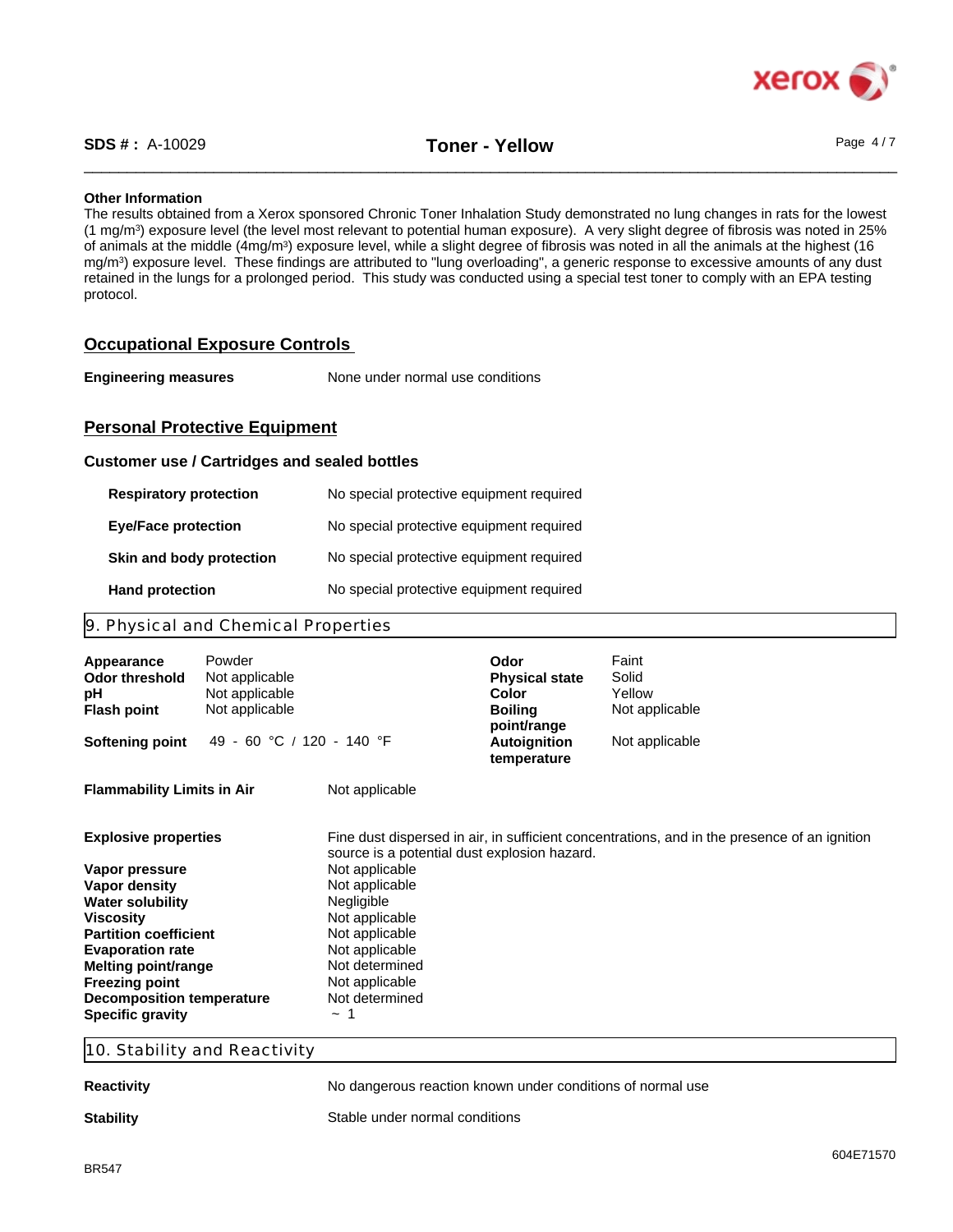

| None<br>Prevent dust cloud<br>Fine dust dispersed in air, in sufficient concentrations, and in the presence of an ignition<br>source is a potential dust explosion hazard<br>Hazardous polymerization does not occur<br><b>Hazardous reactions</b><br>None under normal processing<br>11. Toxicological Information<br><b>Irritation</b><br>No skin irritation, No eye irritation<br>LD50 Oral<br>$> 5$ g/kg (rat)<br>$> 5$ g/kg (rabbit)<br><b>LD50 Dermal</b><br>$> 5$ mg/L (rat, 4 hr)<br><b>LC50 Inhalation:</b><br>No known effect<br><b>Eyes</b><br><b>Skin</b><br>No known effect<br><b>Inhalation</b><br>No known effect<br>No known effect<br>Ingestion<br>No known effects under normal use conditions<br><b>Chronic effects</b><br>Overexposure may cause: mild respiratory irritation similar to nuisance dust.<br><b>Main symptoms</b><br>None under normal use conditions<br><b>Aggravated medical conditions</b><br>Carcinogenicity<br>Contains no ingredient listed as a carcinogen.<br><b>Sensitization</b><br>No sensitization responses were observed<br>Not mutagenic in AMES Test<br><b>Mutagenic effects</b><br><b>Target organ effects</b><br>None known<br>None known<br>Other adverse effects | $SDS #: A-10029$           | <b>Toner - Yellow</b> | Page $5/7$ |
|------------------------------------------------------------------------------------------------------------------------------------------------------------------------------------------------------------------------------------------------------------------------------------------------------------------------------------------------------------------------------------------------------------------------------------------------------------------------------------------------------------------------------------------------------------------------------------------------------------------------------------------------------------------------------------------------------------------------------------------------------------------------------------------------------------------------------------------------------------------------------------------------------------------------------------------------------------------------------------------------------------------------------------------------------------------------------------------------------------------------------------------------------------------------------------------------------------------------|----------------------------|-----------------------|------------|
| <b>Hazardous polymerization</b>                                                                                                                                                                                                                                                                                                                                                                                                                                                                                                                                                                                                                                                                                                                                                                                                                                                                                                                                                                                                                                                                                                                                                                                        | Incompatible products      |                       |            |
| Hazardous Decomposition Products None under normal use<br>The toxicity data noted below is based on the test results of similar reprographic materials.<br><b>Acute toxicity</b><br><b>Product information</b><br><b>Chronic toxicity</b><br><b>Product information</b><br><b>Other toxic effects</b><br><b>Product information</b>                                                                                                                                                                                                                                                                                                                                                                                                                                                                                                                                                                                                                                                                                                                                                                                                                                                                                    | <b>Conditions to Avoid</b> |                       |            |
|                                                                                                                                                                                                                                                                                                                                                                                                                                                                                                                                                                                                                                                                                                                                                                                                                                                                                                                                                                                                                                                                                                                                                                                                                        |                            |                       |            |
|                                                                                                                                                                                                                                                                                                                                                                                                                                                                                                                                                                                                                                                                                                                                                                                                                                                                                                                                                                                                                                                                                                                                                                                                                        |                            |                       |            |
|                                                                                                                                                                                                                                                                                                                                                                                                                                                                                                                                                                                                                                                                                                                                                                                                                                                                                                                                                                                                                                                                                                                                                                                                                        |                            |                       |            |
|                                                                                                                                                                                                                                                                                                                                                                                                                                                                                                                                                                                                                                                                                                                                                                                                                                                                                                                                                                                                                                                                                                                                                                                                                        |                            |                       |            |
|                                                                                                                                                                                                                                                                                                                                                                                                                                                                                                                                                                                                                                                                                                                                                                                                                                                                                                                                                                                                                                                                                                                                                                                                                        |                            |                       |            |
|                                                                                                                                                                                                                                                                                                                                                                                                                                                                                                                                                                                                                                                                                                                                                                                                                                                                                                                                                                                                                                                                                                                                                                                                                        |                            |                       |            |
|                                                                                                                                                                                                                                                                                                                                                                                                                                                                                                                                                                                                                                                                                                                                                                                                                                                                                                                                                                                                                                                                                                                                                                                                                        |                            |                       |            |
|                                                                                                                                                                                                                                                                                                                                                                                                                                                                                                                                                                                                                                                                                                                                                                                                                                                                                                                                                                                                                                                                                                                                                                                                                        |                            |                       |            |
|                                                                                                                                                                                                                                                                                                                                                                                                                                                                                                                                                                                                                                                                                                                                                                                                                                                                                                                                                                                                                                                                                                                                                                                                                        |                            |                       |            |
|                                                                                                                                                                                                                                                                                                                                                                                                                                                                                                                                                                                                                                                                                                                                                                                                                                                                                                                                                                                                                                                                                                                                                                                                                        |                            |                       |            |
|                                                                                                                                                                                                                                                                                                                                                                                                                                                                                                                                                                                                                                                                                                                                                                                                                                                                                                                                                                                                                                                                                                                                                                                                                        |                            |                       |            |
|                                                                                                                                                                                                                                                                                                                                                                                                                                                                                                                                                                                                                                                                                                                                                                                                                                                                                                                                                                                                                                                                                                                                                                                                                        |                            |                       |            |
|                                                                                                                                                                                                                                                                                                                                                                                                                                                                                                                                                                                                                                                                                                                                                                                                                                                                                                                                                                                                                                                                                                                                                                                                                        |                            |                       |            |
|                                                                                                                                                                                                                                                                                                                                                                                                                                                                                                                                                                                                                                                                                                                                                                                                                                                                                                                                                                                                                                                                                                                                                                                                                        |                            |                       |            |
|                                                                                                                                                                                                                                                                                                                                                                                                                                                                                                                                                                                                                                                                                                                                                                                                                                                                                                                                                                                                                                                                                                                                                                                                                        |                            |                       |            |
|                                                                                                                                                                                                                                                                                                                                                                                                                                                                                                                                                                                                                                                                                                                                                                                                                                                                                                                                                                                                                                                                                                                                                                                                                        |                            |                       |            |
|                                                                                                                                                                                                                                                                                                                                                                                                                                                                                                                                                                                                                                                                                                                                                                                                                                                                                                                                                                                                                                                                                                                                                                                                                        |                            |                       |            |
|                                                                                                                                                                                                                                                                                                                                                                                                                                                                                                                                                                                                                                                                                                                                                                                                                                                                                                                                                                                                                                                                                                                                                                                                                        |                            |                       |            |
|                                                                                                                                                                                                                                                                                                                                                                                                                                                                                                                                                                                                                                                                                                                                                                                                                                                                                                                                                                                                                                                                                                                                                                                                                        |                            |                       |            |
|                                                                                                                                                                                                                                                                                                                                                                                                                                                                                                                                                                                                                                                                                                                                                                                                                                                                                                                                                                                                                                                                                                                                                                                                                        |                            |                       |            |
|                                                                                                                                                                                                                                                                                                                                                                                                                                                                                                                                                                                                                                                                                                                                                                                                                                                                                                                                                                                                                                                                                                                                                                                                                        |                            |                       |            |
|                                                                                                                                                                                                                                                                                                                                                                                                                                                                                                                                                                                                                                                                                                                                                                                                                                                                                                                                                                                                                                                                                                                                                                                                                        |                            |                       |            |
|                                                                                                                                                                                                                                                                                                                                                                                                                                                                                                                                                                                                                                                                                                                                                                                                                                                                                                                                                                                                                                                                                                                                                                                                                        |                            |                       |            |
|                                                                                                                                                                                                                                                                                                                                                                                                                                                                                                                                                                                                                                                                                                                                                                                                                                                                                                                                                                                                                                                                                                                                                                                                                        |                            |                       |            |
|                                                                                                                                                                                                                                                                                                                                                                                                                                                                                                                                                                                                                                                                                                                                                                                                                                                                                                                                                                                                                                                                                                                                                                                                                        |                            |                       |            |
|                                                                                                                                                                                                                                                                                                                                                                                                                                                                                                                                                                                                                                                                                                                                                                                                                                                                                                                                                                                                                                                                                                                                                                                                                        |                            |                       |            |
|                                                                                                                                                                                                                                                                                                                                                                                                                                                                                                                                                                                                                                                                                                                                                                                                                                                                                                                                                                                                                                                                                                                                                                                                                        |                            |                       |            |
|                                                                                                                                                                                                                                                                                                                                                                                                                                                                                                                                                                                                                                                                                                                                                                                                                                                                                                                                                                                                                                                                                                                                                                                                                        | Aspiration Hazard          | Not applicable        |            |

## 12. Ecological Information

## **Ecotoxicity**

The environmental impact of this product has not been fully investigated. However, this preparation is not expected to present significant adverse environmental effects.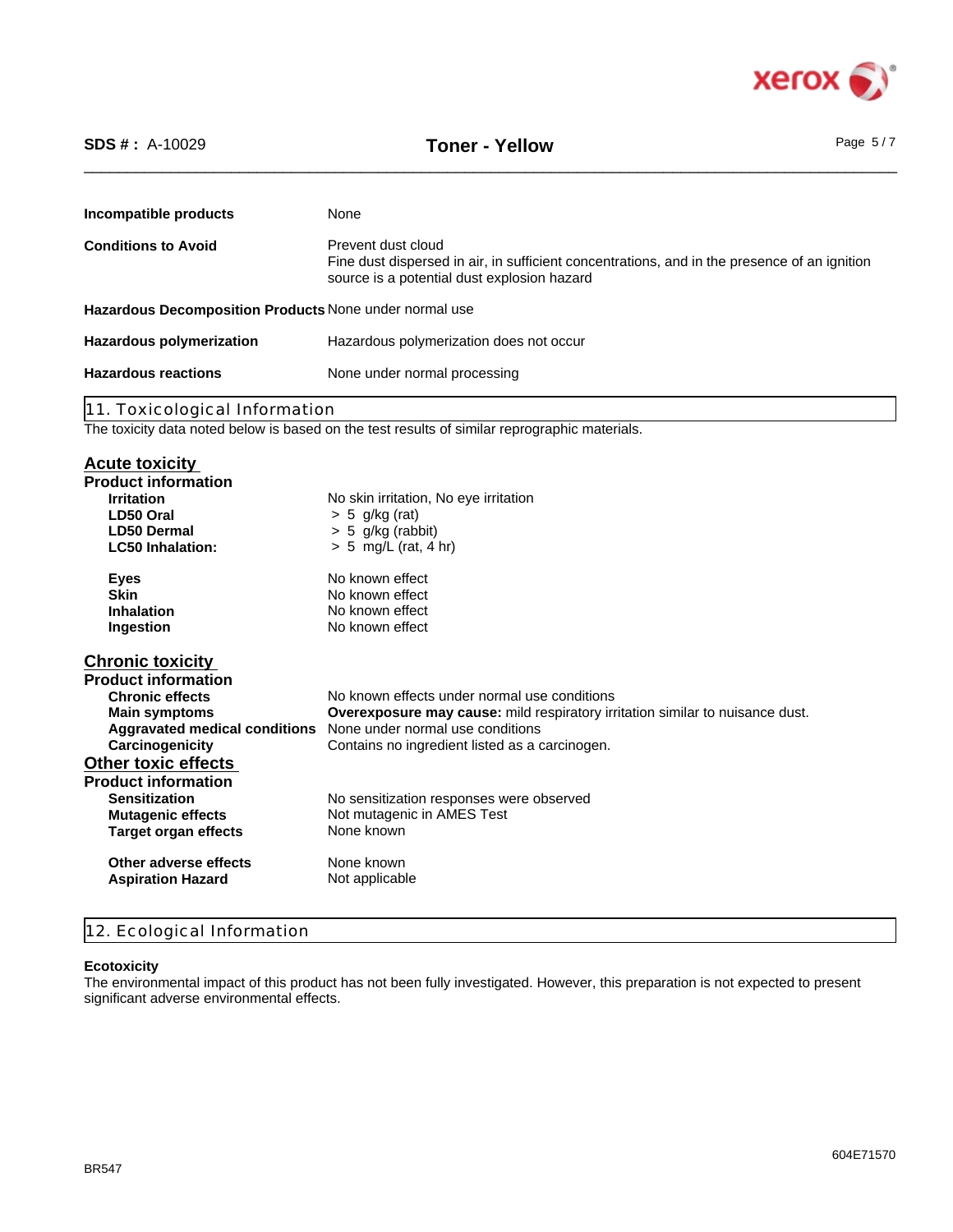

\_\_\_\_\_\_\_\_\_\_\_\_\_\_\_\_\_\_\_\_\_\_\_\_\_\_\_\_\_\_\_\_\_\_\_\_\_\_\_\_\_\_\_\_\_\_\_\_\_\_\_\_\_\_\_\_\_\_\_\_\_\_\_\_\_\_\_\_\_\_\_\_\_\_\_\_\_\_\_\_\_\_\_\_\_\_\_\_\_\_\_\_\_\_ **SDS # :** A-10029 **Toner - Yellow** Page 6 / 7

| 13. Disposal Considerations                                                                                                                                                                                                                                                                                                                                                                                                                                                                                                                                     |                                                                                  |  |  |  |
|-----------------------------------------------------------------------------------------------------------------------------------------------------------------------------------------------------------------------------------------------------------------------------------------------------------------------------------------------------------------------------------------------------------------------------------------------------------------------------------------------------------------------------------------------------------------|----------------------------------------------------------------------------------|--|--|--|
| This material, as supplied, is not a hazardous waste according to Federal regulations (40<br><b>Waste Disposal Methods</b><br>CFR 261). This material could become a hazardous waste if it is mixed with or otherwise<br>comes in contact with a hazardous waste, if chemical additions are made to this material, or<br>if the material is processed or otherwise altered. Consult 40 CFR 261 to determine whether<br>the altered material is a hazardous waste. Consult the appropriate state, regional, or local<br>regulations for additional requirements. |                                                                                  |  |  |  |
| <b>Contaminated packaging</b>                                                                                                                                                                                                                                                                                                                                                                                                                                                                                                                                   | Dispose of in accordance with local regulations.                                 |  |  |  |
| 14. Transport Information                                                                                                                                                                                                                                                                                                                                                                                                                                                                                                                                       |                                                                                  |  |  |  |
| <b>Note</b>                                                                                                                                                                                                                                                                                                                                                                                                                                                                                                                                                     | This material is not subject to regulation as a hazardous material for shipping. |  |  |  |

| 15. Regulatory Information |
|----------------------------|
|----------------------------|

## **OSHA Regulatory Status**

This product is an article which contains a mixture / preparation in powder form. Safety information is given for exposure to the article as sold and used by the customer. Intended use of the product is not expected to result in exposure to the mixture / preparation based on the packaging and method of dispensing.

While this material is not considered hazardous by the OSHA hazard Communication Standard (29 CFR 1910.1200), this SDS contains valuable information for the safe handling and proper use of the product. This SDS should be retained and made available to employees and other users of this product.

## **International Inventories**

**TSCA** Complies<br> **DSL/NDSL** Complies **DSL/NDSL** 

## **U.S. Federal Regulations**

## **SARA 313**

Section 313 of Title III of the Superfund Amendments and Reauthorization Act of 1986 (SARA). This product does not contain any chemicals which are subject to the reporting requirements of the Act and Title 40 of the Code of Federal Regulations, Part 372. **Clean Water Act**

This product is not regulated as a pollutant pursuant to the Clean Water Act (40 CFR 122.21 and 40 CFR 122.42).

**Clean Air Act, Section 112 Hazardous Air Pollutants (HAPs) (see 40 CFR 61)**

This product is not regulated as a hazardous air pollutant (HAPS) under Section 112 of the Clean Air Act Amendments of 1990. **CERCLA**

This material, as supplied, does not contain any substances regulated as hazardous substances under the Comprehensive Environmental Response Compensation and Liability Act (CERCLA) (40 CFR 302) or the Superfund Amendments and Reauthorization Act (SARA) (40 CFR 355). There may be specific reporting requirements at the local, regional, or state level pertaining to releases of this material.

#### **TSCA**

TSCA 12(b) does not apply to this product.

## **U.S. State Regulations**

#### **California Proposition 65**

This product does not contain any Proposition 65 chemicals.

## **U.S. State Right-to-Know Regulations**